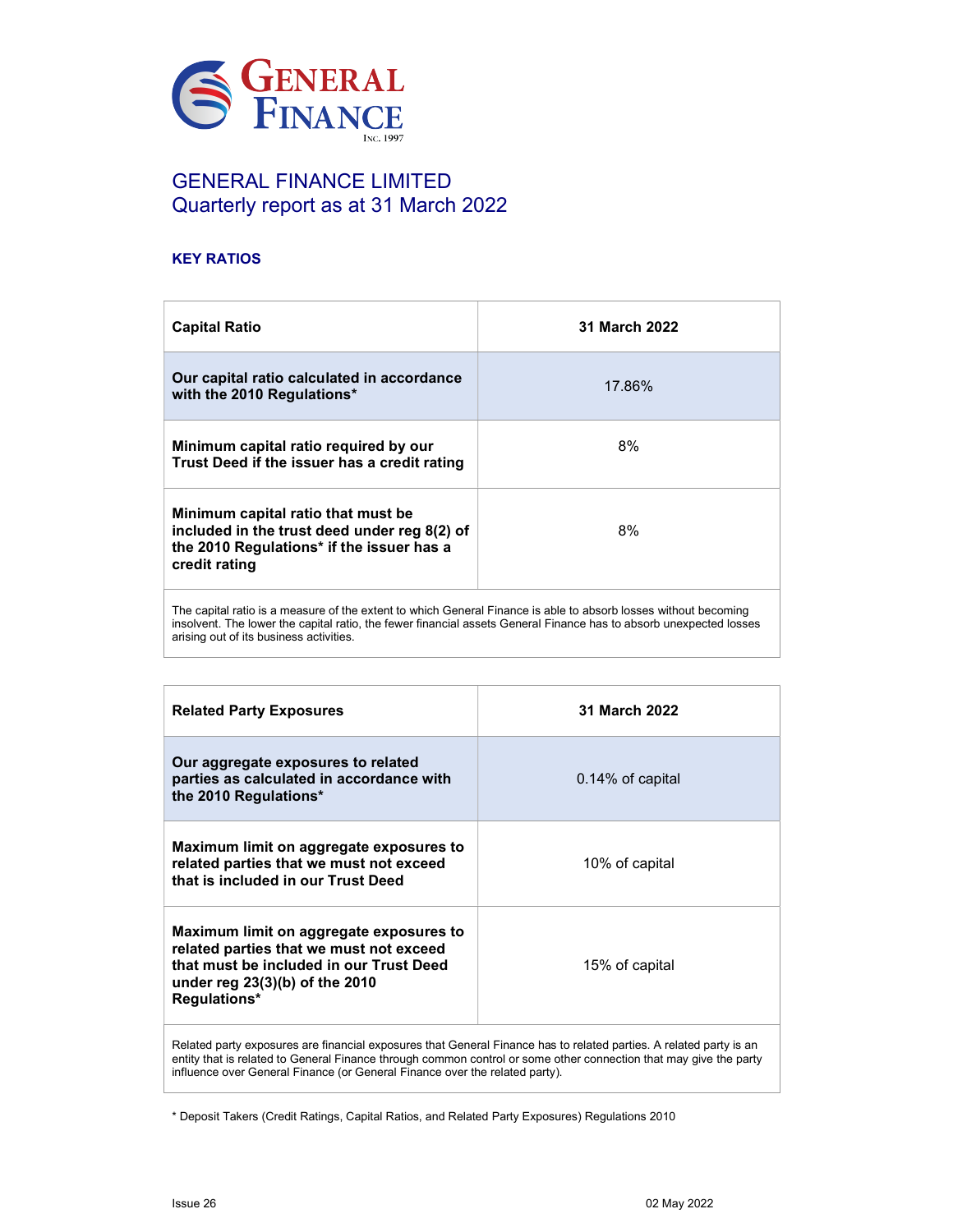

| Liquidity                                                                                                                                                                                                                                                                                                                                                     | 31 March 2022                         |
|---------------------------------------------------------------------------------------------------------------------------------------------------------------------------------------------------------------------------------------------------------------------------------------------------------------------------------------------------------------|---------------------------------------|
| Our liquidity calculated in accordance with<br>the quantitative liquidity requirements<br>included in our Trust Deed                                                                                                                                                                                                                                          | 4.54 times                            |
| The minimum liquidity requirements<br>required by our Trust Deed                                                                                                                                                                                                                                                                                              | A liquidity cover ratio of 1.25 times |
| Liquidity requirements help to ensure that General Finance has sufficient realisable assets on hand to pay its debts<br>as they become due in the ordinary course of business. Failure to comply with liquidity requirements may mean that<br>General Finance is unable to repay investors on time and may indicate other financial problems in its business. |                                       |

## SELECTED FINANCIAL INFORMATION

|                                            | <b>Quarter to</b> |
|--------------------------------------------|-------------------|
|                                            | 31 March 2022     |
| <b>Total Assets</b>                        | 99.126.231        |
| <b>Total Liabilities</b>                   | 89.420.304        |
| Net Profit / (Loss) After Tax              | 514.638           |
| Net Cash Outflow from Operating Activities | 2.404.309         |
| Cash and Cash Equivalents                  | 17,094,852        |
| Term Deposits <sup>1</sup>                 | 1,750,000         |
| Capital (per 2010 Regulations)             | 9.624.620         |

<sup>1</sup>New Zealand Registered Bank deposits with original term of greater than 183 days.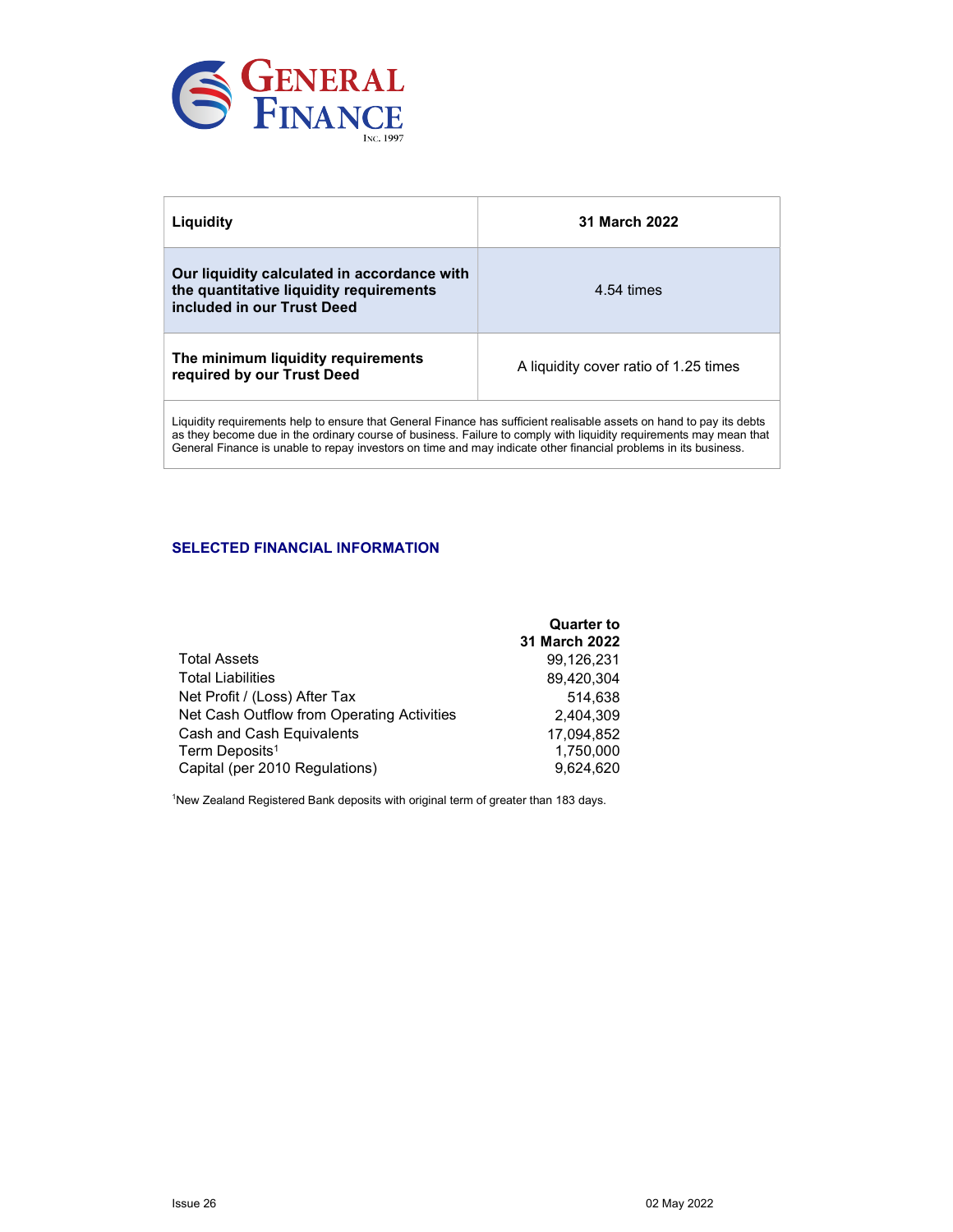

## HOW THE RATIOS HAVE BEEN CALCULATED

#### CAPITAL RATIO

Position at 31 March 2022

## Capital

| Gross capital   | 9.705.927 |
|-----------------|-----------|
| Less deductions | 81.307    |
| Total capital   | 9,624,620 |

| <b>Exposures</b>                                                                               | Exposure                    | <b>Risk</b><br>Weight | <b>Risk</b><br>Weighted<br><b>Exposures</b> |
|------------------------------------------------------------------------------------------------|-----------------------------|-----------------------|---------------------------------------------|
| NZ Registered Bank Deposits<br>Residential mortgages:                                          | 18,844,852                  | 20%                   | 3,768,970                                   |
| LVR 70% and under                                                                              | 65,045,254                  | 35%                   | 22,765,839                                  |
| LVR over 70% and under 80%<br>Other loans with qualifying security<br>over land and buildings: | 1,093,982                   | 50%                   | 546,991                                     |
| LVR 70% and under                                                                              | 13,888,425                  | 100%                  | 13,888,425                                  |
| Other assets<br>Deductions from capital                                                        | 172,411<br>81,307           | 350%                  | 603,439                                     |
| Total credit risk weighted exposures<br>(A)                                                    |                             |                       | 41,573,664                                  |
| Total assets (B)<br><b>Operational and Market Exposures</b>                                    | 99,126,231<br>(A+B)/2x0.175 |                       | 12,311,241                                  |
| <b>Total Exposures</b>                                                                         |                             |                       | 53,884,905                                  |
| <b>Capital Ratio</b><br>(being Total Capital/Total Exposures)                                  |                             |                       | 17.86%                                      |

<sup>1</sup>Refer to Deposit Takers (Credit Ratings, Capital Ratios, and Related Party Exposures) Regulations 2010.